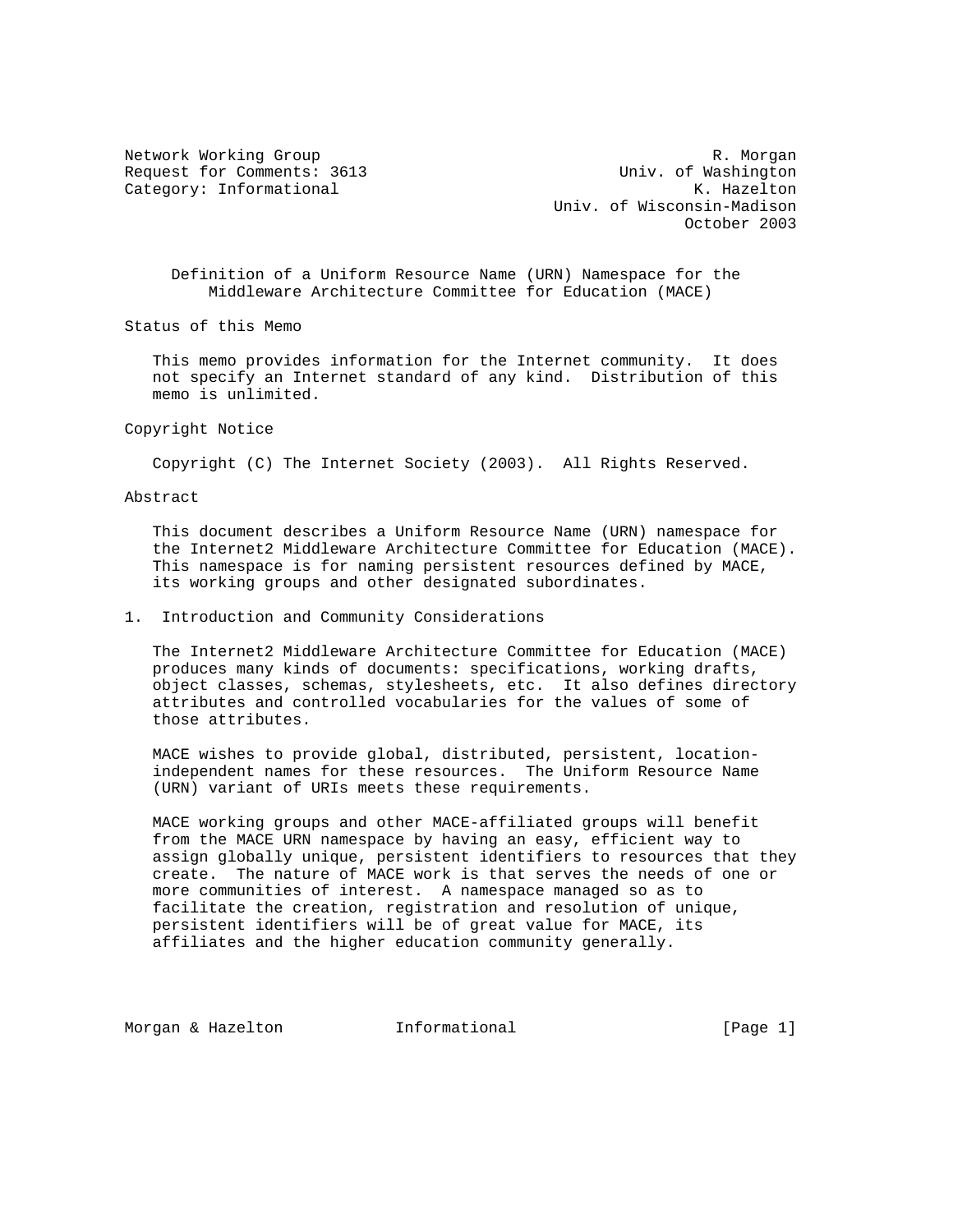This URN namespace specification is for a formal namespace.

2. Specification Template

Namespace ID:

"mace"

Registration Information:

Registration Version Number 1

Registration Date: 2003-08-01

Registrant of the namespace:

 Middleware Architecture Committee for Education (MACE) ATTN: Lisa Hogeboom Internet2 3025 Boardwalk Suite 200 Ann Arbor, MI 48108

Phone: +1 734 913 4250

Contact: Keith Hazelton

 Affiliation: Univ. of Wisconsin-Madison 1210 W. Dayton St. Madison, WI 53706 Phone: +1 608 262 0771

hazelton@doit.wisc.edu

## Syntactic structure:

 The Namespace Specific Strings (NSS) of all URNs assigned by MACE will conform to the syntax defined in section 2.2 of RFC 2141, "URN Syntax" [1]. In addition, all MACE URN NSSs will consist of a left-to-right series of tokens delimited by colons. The left to-right sequence of colon-delimited tokens corresponds to descending nodes in a tree. To the right of the lowest naming authority node there may be zero, one or more levels of hierarchical naming nodes terminating in a rightmost leaf node. See the section entitled "Identifier assignment" below for more on the semantics of NSSs. This syntax convention is captured in the following normative ABNF rules for MACE NSSs (see RFC 2234) [2]:

Morgan & Hazelton **Informational Informational** [Page 2]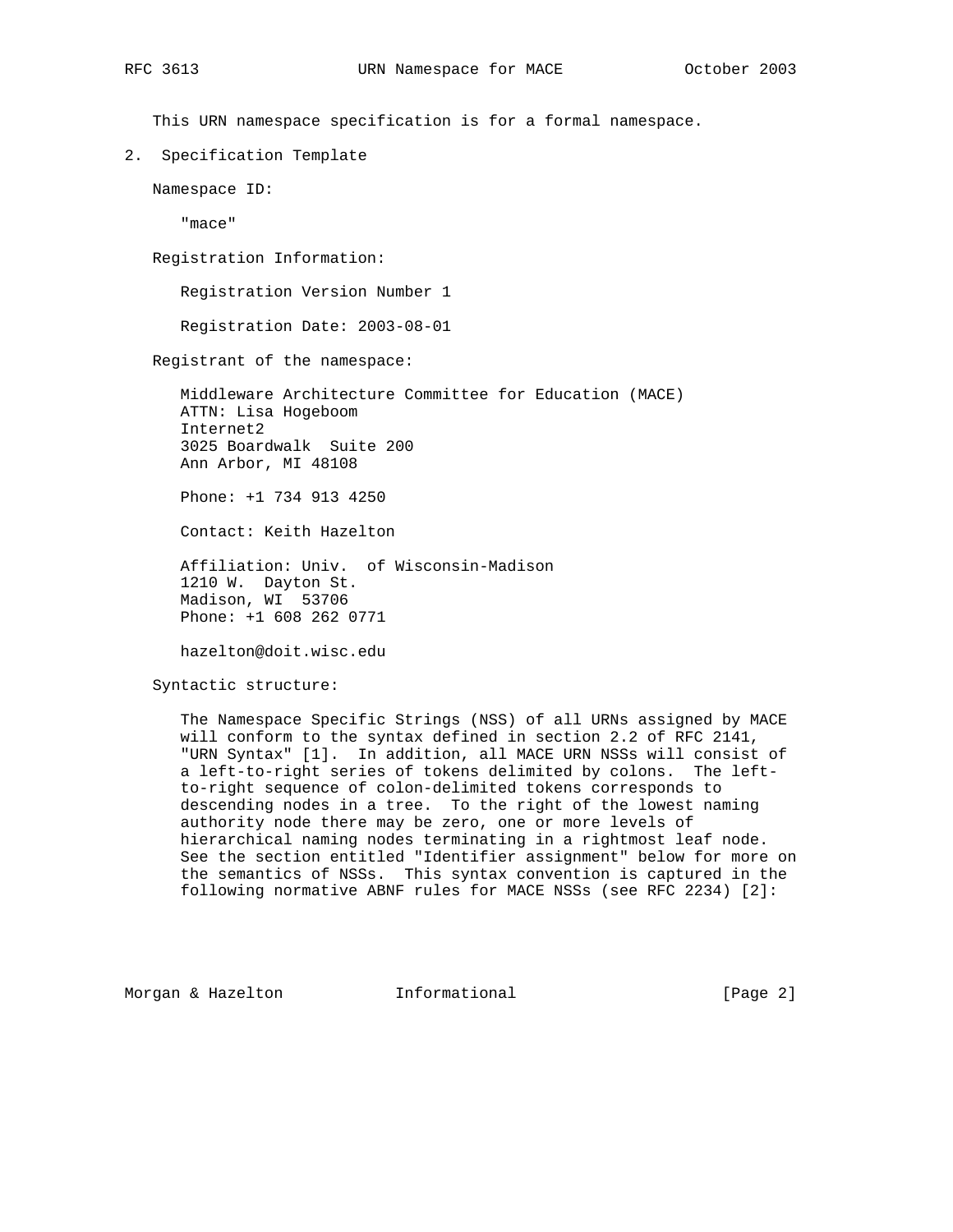| MACE-NSS  |         | $1*(\text{subStChar})$ $0*(\cdot\cdot\cdot \cdot 1*(\text{subStChar}))$ |
|-----------|---------|-------------------------------------------------------------------------|
| subStChar | $=$ $-$ | trans / "%" HEXDIG HEXDIG                                               |
| trans     | $=$     | ALPHA / DIGIT / other / reserved                                        |
| other     |         | = "(" / ")" / "+" / "," / "-" / "." /                                   |
|           |         | "=" / "@" / ";" / "\$" /                                                |
|           |         | " " / "!" / "*" / "'"                                                   |
| reserved  |         | "옹" / "/" / "?" / "#"                                                   |

 The exclusion of the colon from the list of "other" characters means that the colon can only occur as a delimiter between string tokens. Note that this ABNF rule set guarantees that any valid MACE NSS is also a valid RFC 2141 NSS.

Relevant ancillary documentation:

None.

Identifier uniqueness:

 It is the responsibility of MACE directors to guarantee uniqueness of the names of immediately subordinate naming authorities. Each lower-level naming authority in turn inherits the responsibility of guaranteeing uniqueness of names in their branch of the naming tree.

Identifier persistence:

 MACE directors bear ultimate responsibility for maintaining the usability of MACE URNs over time. This responsibility may be delegated to subordinate naming authorities per the discussion in the section below on identifier assignment. That section provides a mechanism for the delegation to be revoked in case a subordinate naming authority ceases to function.

Identifier assignment:

 MACE directors will create an initial series of immediately subordinate naming authorities, and will define a process for adding to that list of authorities. Each top-level working group of MACE will be invited to designate a naming authority and to suggest one or more candidate names for that authority. The MACE-Shibboleth group, for example, might propose creating a

Morgan & Hazelton **Informational Informational** [Page 3]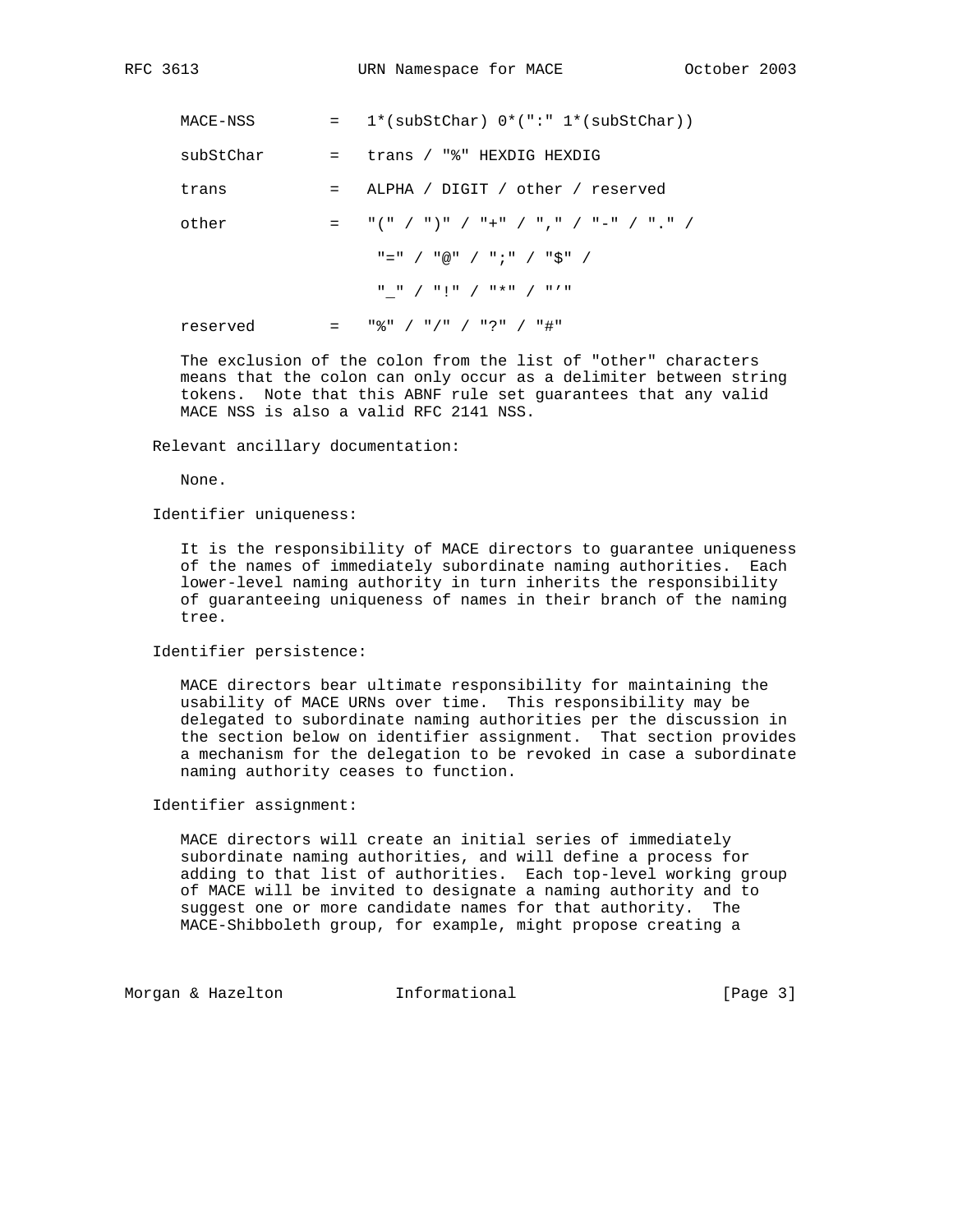naming authority under "urn:mace:shib," "urn:mace:shibboleth" or some other name.

 Institutions and communities affiliated with MACE may request, through their designated MACE liaison, that they be granted MACE subordinate naming authority status. They may propose candidate names for that authority. One way for such entities to guarantee uniqueness of their proposed name is to base it on a DNS name. That is, if Georgetown University wished to be designated a subordinate naming authority under MACE, the institutional MACE liaison could propose to MACE directors that they be delegated control over names beginning with "urn:mace:georgetown.edu". Institutions seeking affiliation with MACE should send email to mace-submit@internet2.edu, nominating an institutional liaison and providing contact information for that person.

 On at least an annual basis, MACE directors will contact the liaisons or directors of each immediately subordinate naming authority. If there is no response, or if the respondent indicates that they wish to relinquish naming authority, the authority over that branch of the tree reverts to MACE. This process will be enforced recursively by each naming authority on its subordinates. This process guarantees that responsibility for each branch of the tree will lapse for less than one year at worst before being reclaimed by a superior authority.

 Lexical equivalence of two MACE namespace specific strings (NSSs) is defined below as an exact, case-sensitive string match. MACE will assign names of immediately subordinate naming authorities in a case-insensitive fashion, so that there will not be two MACE subordinate naming authorities whose names differ only in case.

Identifier resolution:

 MACE directors will maintain an index of all MACE and MACE workgroup assigned URNs at the web site http://middleware.internet2.edu/urn-mace/urn-mace.html. That index will map URNs to resource identifiers or resource specifications (e.g., protocol parameters). MACE-affiliated naming authorities will specify how to resolve the URNs they assign if they are resolvable.

Lexical equivalence:

 Lexical equivalence of two MACE namespace specific strings (NSSs) is defined as an exact, case-sensitive string match.

Conformance with URN syntax:

Morgan & Hazelton **Informational Informational** [Page 4]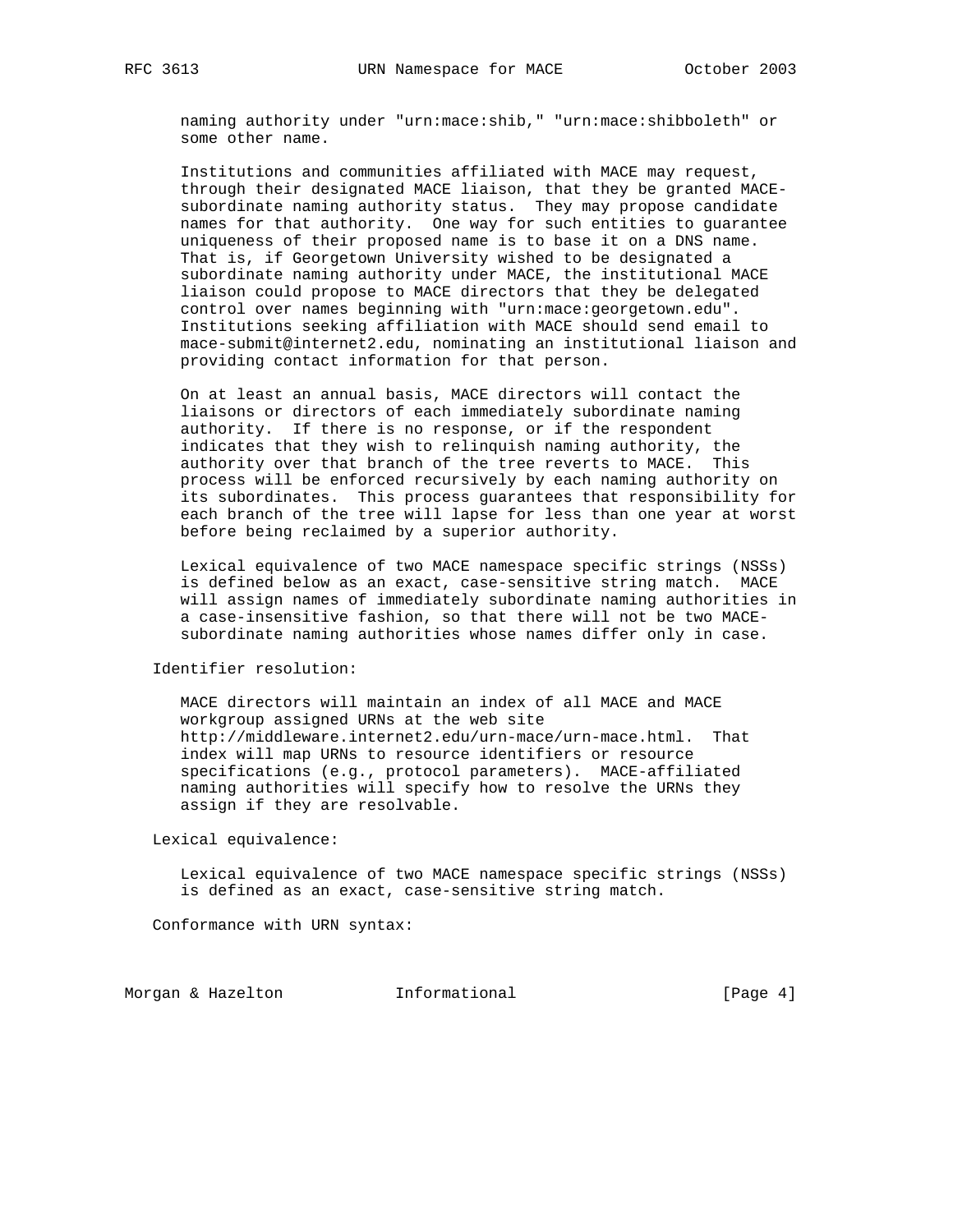All MACE NSSs fully conform to RFC 2141 syntax rules for NSSs.

Validation mechanism:

 As specified in the "Identifier resolution" section above, MACE directors will maintain an index of all MACE and MACE workgroup assigned URNs on its web site, http://middleware.internet2.edu/urn-mace/urn-mace.html. Presence in that index implies that a given URN is valid. MACE-affiliated naming authorities will specify how to validate the URNs they assign.

Scope:

Global.

3. Security Considerations

 There are no additional security considerations beyond those normally associated with the use and resolution of URNs in general.

4. Namespace Considerations

 Registration of an NID specific to MACE is reasonable given the following considerations:

- 1. MACE would like to assign URNs to some very fine-grained objects (such as specific controlled vocabulary values of an attribute in MACE-defined LDAP object classes). This does not seem to be the primary intended use of the XMLORG namespace (RFC 3120) [3], let alone the more tightly controlled OASIS namespace (RFC 3121) [4].
- 2. MACE seeks naming autonomy. We understand that the XMLORG registrants left the door open to subordinate naming authorities, "OASIS may assign portions of its XMLORG namespace for assignment by other parties" (RFC 3120) [3], but there is no specified process for such assignment. That would in any case mean having a fixed XMLORG-assigned prefix on every single object to which we assign a URN. MACE has a number of active work groups that may well generate a growing number of subordinate naming authorities. Moreover, MACE is not a member of OASIS, so becoming a subordinate naming authority under the OASIS URN space is currently not an option.

Morgan & Hazelton **Informational Informational** [Page 5]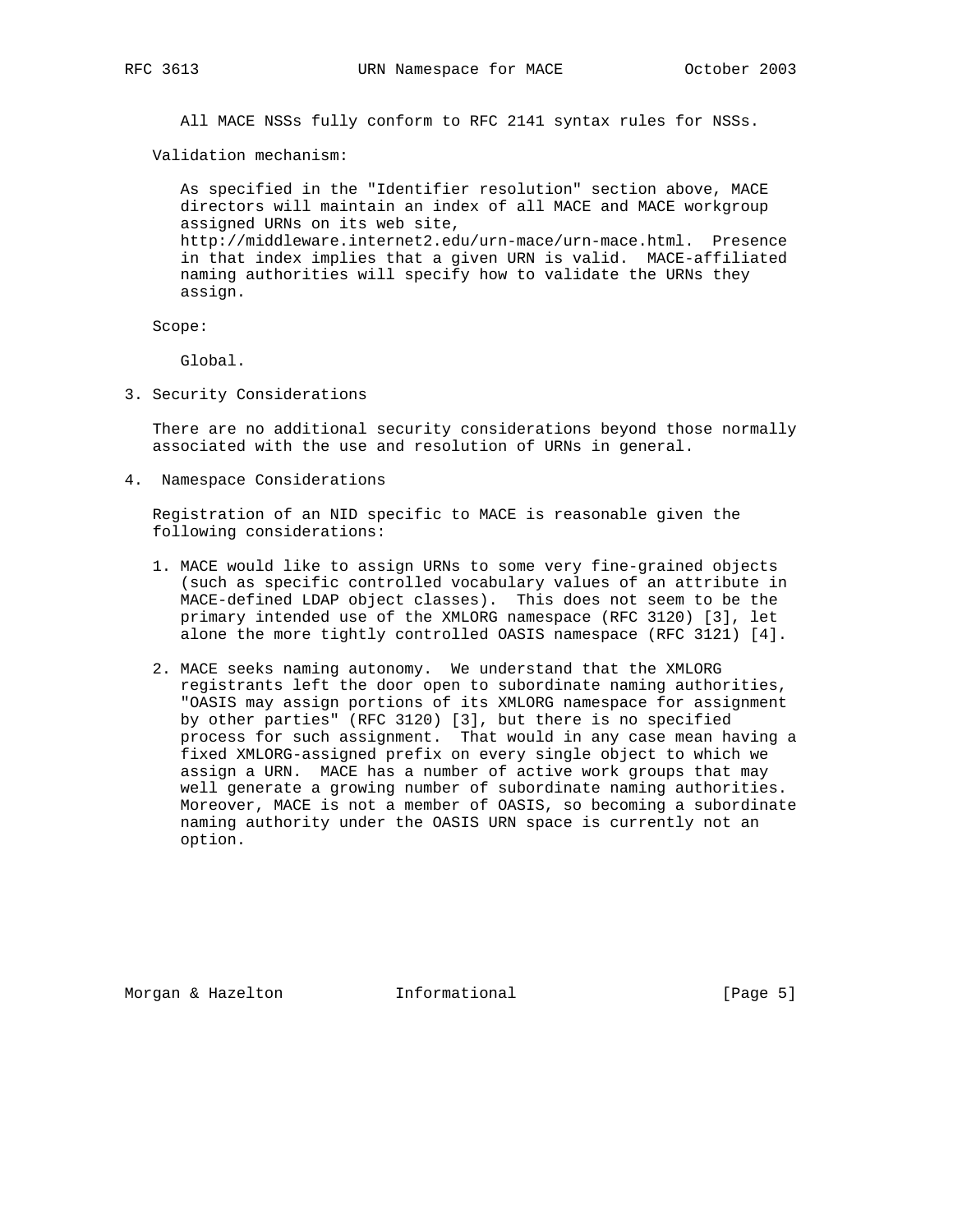3. MACE will want to assign URNs to non-XML objects as well. That is another reason that XMLORG may not be an appropriate higher-level naming authority for MACE.

 Some MACE-developed schema and namespaces may be good candidates for inclusion in the XMLORG registry. The fact that such an object might already have a MACE-assigned URN shouldn't be a hindrance. Work is in progress to update RFC 2611 [5], which includes an explicit statement that two or more URNs may point to the same resource. A resource with a MACE-assigned namespace-specific-string would, of course, be given an XMLORG namespace-specific-string at the time it enters the XMLORG registry.

5. IANA Considerations

 The IANA has formally registered URN namespace 13 to MACE, within the IANA registry of URN NIDs.

- 6. Normative References
	- [1] Moats, R., "URN Syntax", RFC 2141, May 1997.
	- [2] Crocker, D. and P. Overell, "Augmented BNF for Syntax Specifications: ABNF", RFC 2234, November 1997.
	- [3] Best, K. and N. Walsh, "A URN Namespace for XML.org", RFC 3120, June 2001.
	- [4] Best, K. and N. Walsh, "A URN Namespace for OASIS", RFC 3121, June 2001.
	- [5] Daigle, L., van Gulik, D., Iannella, R. and P. Faltstrom, "URN Namespace Definition Mechanisms", BCP 33, RFC 2611, June 1999.

Morgan & Hazelton **Informational Informational** [Page 6]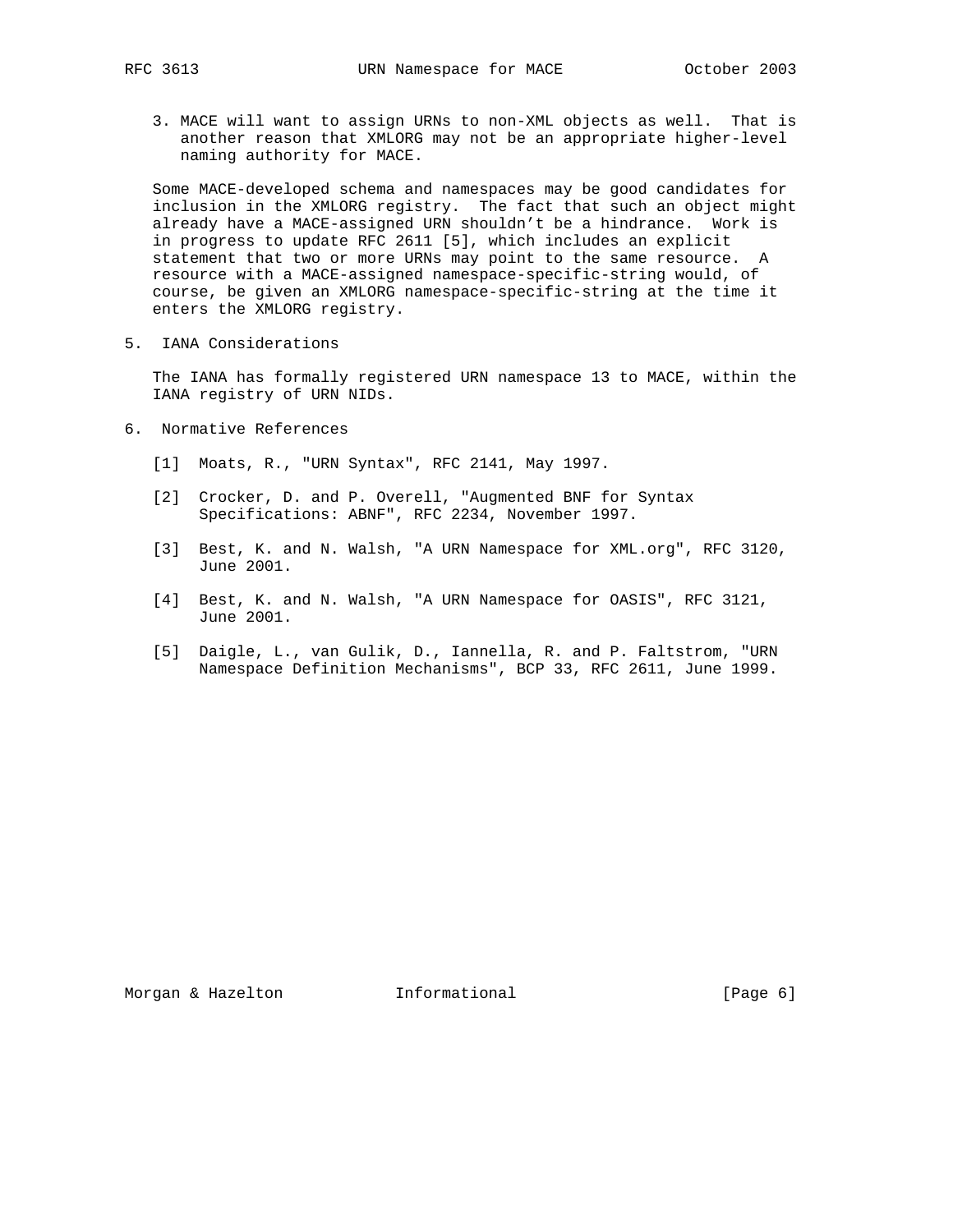7. Authors' Addresses

 RL "Bob" Morgan 4545 15th Ave. NE Seattle, WA 98105 U.S.A.

EMail: rlmorgan@washington.edu

 Keith D. Hazelton University of Wisconsin-Madison 1210 W. Dayton St. Madison, WI 53706 U.S.A.

EMail: hazelton@doit.wisc.edu